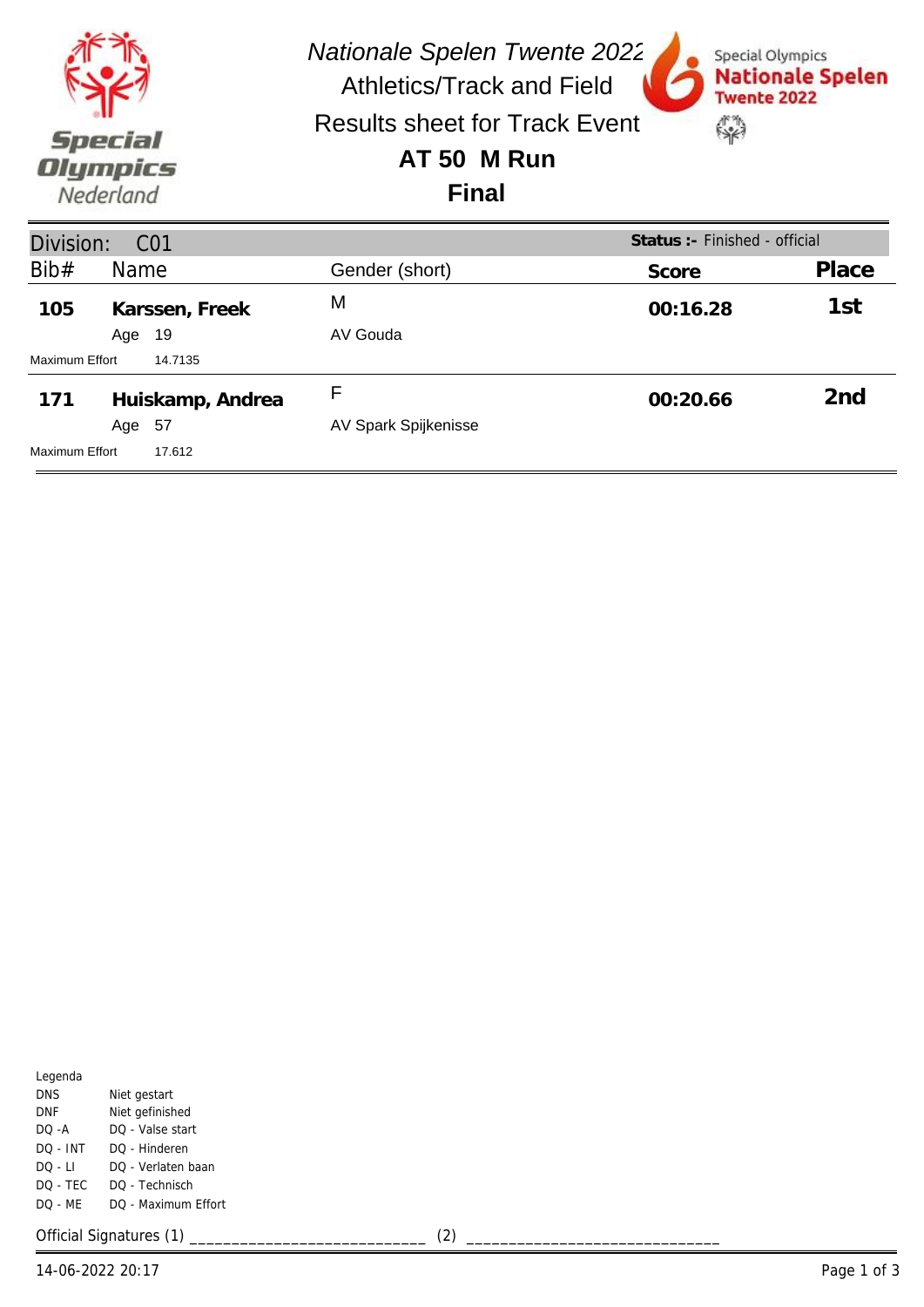

**Lange, Thijs de 251** M **00:13.58 2nd**

**Strampel, Lauren 263** F **00:17.38 3rd**

Only Friends Twente Atletiek

Only Friends

MPM Hengelo

| Legenda    |                     |
|------------|---------------------|
| <b>DNS</b> | Niet gestart        |
| DNF        | Niet gefinished     |
| DO -A      | DO - Valse start    |
| $DO - INT$ | DO - Hinderen       |
| $DO - LI$  | DO - Verlaten baan  |
| DO - TEC   | DO - Technisch      |
| $DO - MF$  | DQ - Maximum Effort |
|            |                     |

Age 10

Age 12

Age 9

Maximum Effort 9.843

Maximum Effort 10.727

Maximum Effort 14.3225

Official Signatures (1) \_\_\_\_\_\_\_\_\_\_\_\_\_\_\_\_\_\_\_\_\_\_\_\_\_\_\_\_ (2) \_\_\_\_\_\_\_\_\_\_\_\_\_\_\_\_\_\_\_\_\_\_\_\_\_\_\_\_\_\_